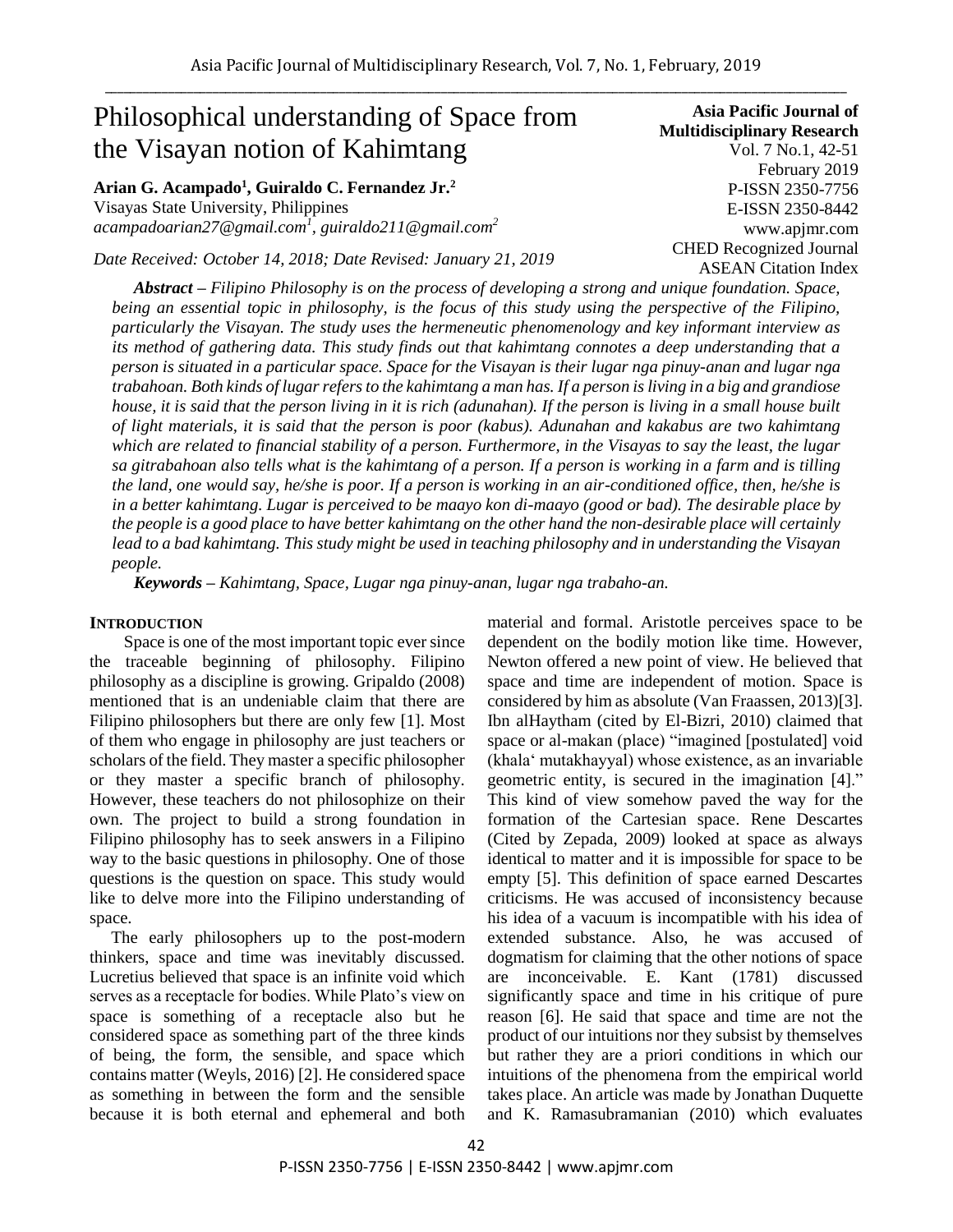space from the context of the eastern philosophy [7]. In this study, space in Rgveda is like a primeval openness where world extends and manifests. Later interpretations of the Veda like Brahmanas, Aranyakas, and Upanishads, space was interpreted as their concept of akasa which is interpreted in various ways. Akasa is interpreted as one of the elements, a kind of sound, something that contains all bodies, eternal like Brahman, or something that is created by a more fundamental being.

 Though Filipinos identify our understanding of space with the east, there is no contextualized philosophical discussion among the Filipinos. Bearing this in mind, the researcher would like to explore the Filipino understanding of space and discuss it thoroughly in this paper. In this sense, the understanding of space will be contextualized in the Philippine setting. Fernandez and Villaluz (2017) cited the Department of Education to contextualize teaching by teaching matters with their own or related experience [8]. This regionalized understanding of space can be integrated in the classroom discussion of philosophy which will give relevance and interest to the field.

 The researcher would like to contextualize the discussion of space from the context of the Visayan understanding of *kahimtang. Kahimtang* is used by the Cebuano and the waray-waray speaking people. The Visayan has a deep understanding of *kahimtang* which includes the idea of space. *Kahimtang* being a Visayan and Filipino will indubitably lead the researcher into the Filipino understanding of space.

### **OBJECTIVES OF THE STUDY**

This study aims to contribute to the development of Filipino philosophy in establishing a grounded Visayan philosophy. Filipino philosophy is a very young discipline which needs nurturing. By building a Visayan philosophy, the researcher will be able to contribute to the whole Filipino philosophy. This study also is an answer to the call of regionalization of teaching materials. The researcher hopes that this study be used in the discussion of space so as to contextualize the understanding of the students. And finally, the researcher aims to touch the deepest condition of the Filipino by making them aware of their present state through a philosophic discussion of their very own kahimtang.

### **MATERIALS AND METHODS**

The researcher used the Key Informant Interview (KII) as a tool in gathering data. Quoting K. Kumar (1989), "key informant interviews involve interviewing a select group of individuals who are likely to provide needed information, ideas, and insights on a particular subject [9]." KII can be made through phone or face to face interview. This method has been chosen by the researcher because it will better facilitate the gathering of data, especially that Visayas is a very big place. Hermeneutic phenomenology was used as a framework in the KII. Hermeneutic Phenomenology, according to Laverty (2003), "is concerned with the life world or human experience as it is lived. The focus is toward illuminating details and seemingly trivial aspects within experience that may be taken for granted in our lives, with a goal of creating meaning and achieving a sense of understanding [10]." Using KII as tool for gathering of data, the researcher also anchored the KII into Hermeneutic phenomenology to really understand the meaning of the word from the peoples lived experiences. Hermeneutic phenomenology is the method used by Heidegger in his project to understand being as it appears there is a need to use interpretation[11]. With this method, the researcher's bias is not totally eradicated but used in the process. 6 people was be interviewed from the Cebuano speaking people and 4 from the Waray-waray speaking people. Purposive sampling was used in determining the respondents. In this case, the respondents deemed appropriate by the researcher are those who are at the age of at least 40. This is because the researcher believes that those people have more experience in life. Furthermore their understanding of the word *kahimtang* is more profound because of their experience.

The researcher used the dialect in the interview as a medium of communication. The researcher believes that there is no better way to understand take out the concept of space and time embedded in the term *kahimtang* than to let the interviewees speak their own dialect. In addition, the best way to describe their very own experiences and feelings is to use the term they are very familiar with.

The researcher asked permission from the interviewee to record the conversation to help him in gathering the information needed and use it to develop the study. After the researcher has gathered the necessary data, he will use thematic analysis. Thematic analysis uses the method of reading, re-reading and reflective writing to identify themes which are essential to the understanding of the word *kahimtang.* After the thematic analysis and the researcher discussed the outcome of the discussion for them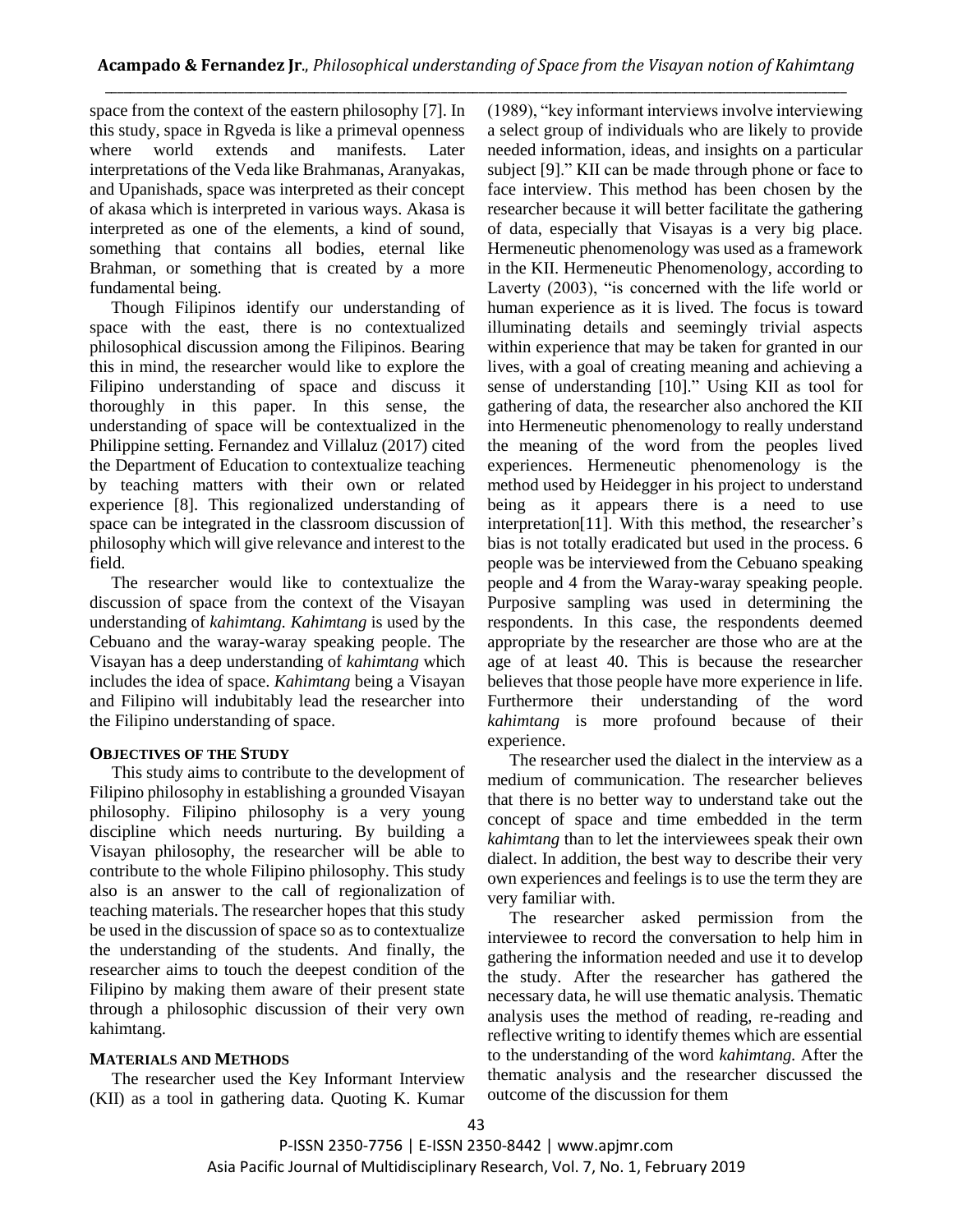#### **RESULTS AND DISCUSSION**

*Kahimtang* is understood by the Visayan in a very wide perspective. They believe that *kahimtang* is everthing given by God that set our direction and make our status of being man. There are three components to this understanding, that is *hatag sa Ginoo* (God-given)*, latid sa kinabuhi* (Line/direction to take)*, ug stado sa pagkatawo* (State of being man)*.* These basic understanding of Kahimtang lead to the notion that kahimtang is space. This is evident from the statements made by the respondents. Space could be understood in different ways for a Visayan. One of the common translations of space is *lugar. Lugar* is commonly understood as geographical space. However it is also used to refer to non-geographical space. The Visayan understood *kahimtang* as *lugar sa panginabuhian*  (place of work) and *lugar nga pinuy-anan* (Home).

#### KAHIMTANG AS LUGAR NGA PINUY-ANAN (GIN-UUKYAN)

One of the understanding of the Visayan of *kahimtang* is *lugar* nga *pinuy-anan.* This theme is taken from the terms Waray-waray terms libong, namumutangan, Gin-ukyan, balay, pamilya and kalibutan and Cebuano terms pamilya, namulat, kalibutan, pinuy-anan and balay. This is elaborated in Table 1.

The Waray used the term Libong to describe the environment surrounding their house. For them, their job is just located within their vicinity which offers a better kahimtang for they do not have to go far from home just to earn money for their family. A bigger space in their vicinity is better so that it can be used to plant whatever is necessary for their daily needs. Namumutangan is used by the Waray to describe a place where a person or thing is located. For them, it is necessary that the place where they are located is safe and sustainable. Safety is important so that after the farmers were working all day, they will not worry for their safety while they rest. Furthermore, it is better if the place where they are located is in itself abundant in resources where they can find food and earn money to sustain their daily needs. Gin-ukyan is the beloved place where they stayed for long years. This can be the house where they earned unforgettable memories over the years or just a simple shaded space that they call home. The Waray has a strong sentiment on the place where they were living for years.

**Table 1.** *lugar nga gin-ukyan* **as expressed in the Waray-waray terms** *libong, namumutangan, Gin-ukyan, balay, pamilya* **and** *kalibutan.*

| J J F<br><b>Respondent</b> | <b>Transcript</b>                                                          | Code       | <b>Meaning</b>       |
|----------------------------|----------------------------------------------------------------------------|------------|----------------------|
| Res. 4                     | "An problema la an akon pakabuhi kay dinhi ha libong waray naman           | Libong     | The surroundings     |
|                            | panginabuhi kay waray naman sanggotan kay waray naman lubi."               |            | of a house or a      |
|                            |                                                                            |            | backyard.            |
| Res. 4                     | "Parte an akon lugar, an namumutangan it ak balay ok."                     | Namumutang | A geographical       |
|                            |                                                                            | an         | location of a thing. |
| Res. 1                     | "It ak kahimtang, kun hain ak naukoy. Ha Fisherman Village ha san Jose,    |            | A place where        |
|                            | aadto man ako naukoy"                                                      | Gin-ukyan  | someone is living.   |
|                            | "It lugar kasi importante ito ha kahimtang. kay pareho ha akon yana tak    |            |                      |
| Res. 2                     | lugar na bag-o pa ako dida ha akon gin-uukyan, medyo observe la anay,      |            |                      |
|                            | tapos kita kita."                                                          |            |                      |
| Res. 4                     | "it lugar na gintutukdan han ak balay ok kay mamay kadugay ko na dinhi     |            | A residential        |
|                            | more than 30 years na ako didi aanhi la gihap ini na balay."               | Balay      | building or a house. |
|                            | "Kay diri pwede na ikaw la usa an magsikap para maging maupay an im        |            |                      |
| Res. 3                     | kahimtang. Pareho yana na nagkababoy ako agi han ginhatag haak na baboy    |            |                      |
|                            | ngan naka balay ako agi han cash for work."                                |            |                      |
| Res. 2                     | "Tapos nagbabag-o gihap an akon kahimtang pag tikang ako ha balay tapos    |            |                      |
|                            | makadi ako ha eskwelahan."                                                 |            |                      |
| Res. 4                     | "Dako la na ak pasalamat kay siring ko pa an Ginoo na bulig gihap parte an | Pamilya    | A small group of     |
|                            | am pamilya nakaka uro-incomay, danay waray naman."                         |            | people related by    |
|                            | "Agi gihap it bulig han ak mga kapamilya. Ngan nagpakabuhi gihap ak        |            | blood. It is usually |
| Res. 3                     | maguti."                                                                   |            | composed of a        |
|                            | "oo, panahon hit mga anak na magkaususa hit pamilya."                      |            | mother, father and   |
| Res. 1                     |                                                                            |            | children.            |
| Res. 4                     | "Aw oo waray ak magpili hini na ak kabutangan. Waray ak magpili kon di     |            | It is the physical   |
|                            | nasiring ako Gino okay ginbutang mo man ako didi han bawbaw han            | Kalibutan  | world<br>where       |
|                            | kalibutan buligi ako."                                                     |            | humanity lives.      |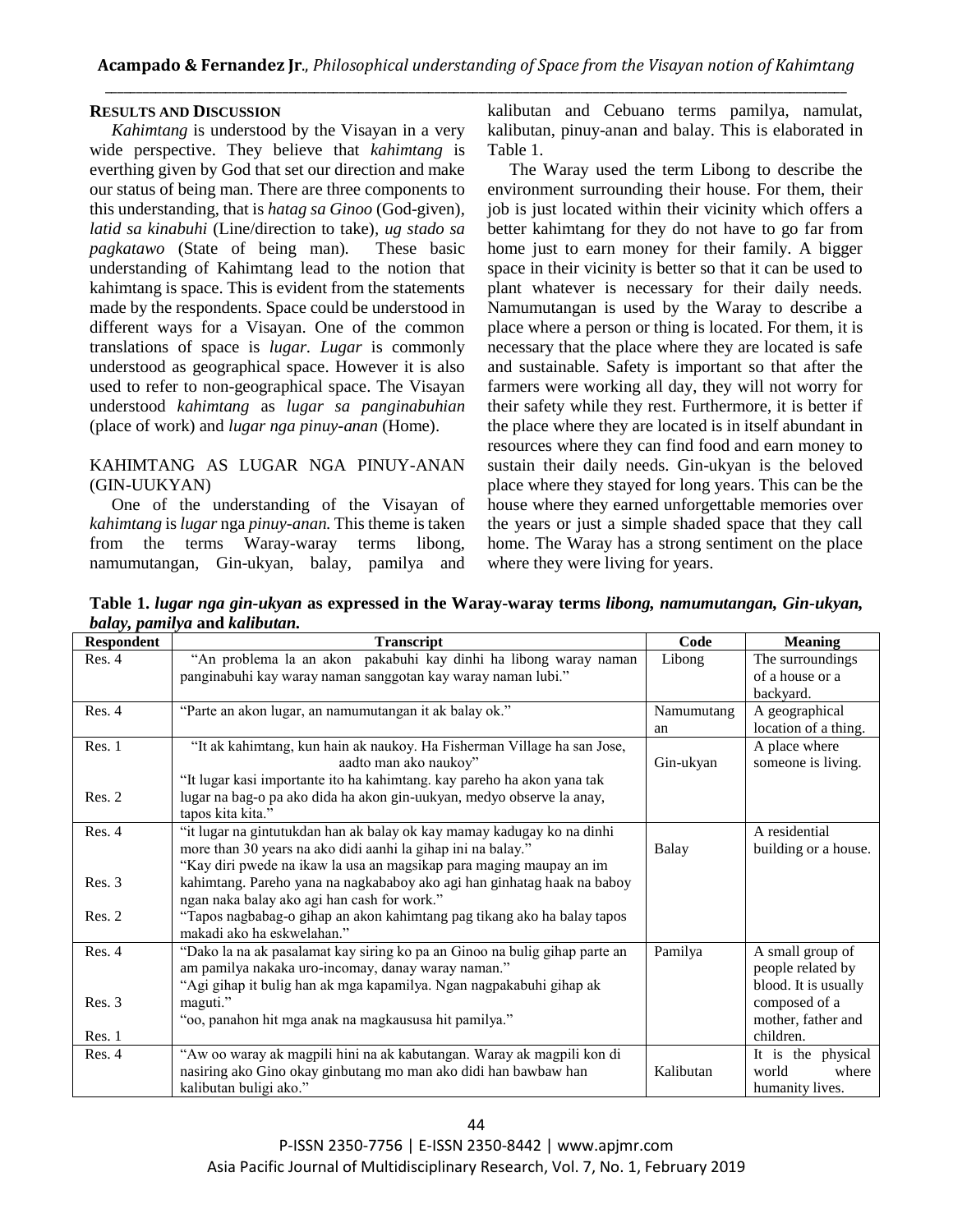They would always feel better and comfortable whenever they are in their own abode. It is the formal building where a person is living. A *balay* for the poor is made of light materials while for the rich are made of concrete materials. Regardless of what the house is built, a waray always seeks to be in his place rather than somebody else's.

Respondent 1, a waray respondent and security guard at St. Mary's Academy of Palo, described kahimtang as *lugar* when he said, "It ak kahimtang, kun hain ak naukoy. Ha Fisherman Village ha San Jose, aadto man ako naukoy. Maupay man liwat it ak *kahimtang* didto (my kahimtang is where I live. I live at fisherman's village in San Jose and I have a good *kahimtang* there.)" And when asked if *kahimtang*  points out to where a person lives, His response was "*Oo* (yes)".

Respondent 2, a teacher, described his kahimtang as a father, husband, and a teacher. He said:

*"It lugar kasi importante ito ha kahimtang. Kay pareha ha akon yana tak lugar na bag-o pa ako dida ha akon gin-uukyan, medyo observe la anay, tapos kita kita."*

(*Lugar* is important to *kahimtang.* Take me as an example, since I am new to the place where I live, I have to observe at first.)

For a teacher, his *kahimtang* is very much linked to his place which he conceived to be the place where he is living. Since he is just new to the place, he is trying to be comfortable with his place at first. He has to observe to study the kind of people he is with in his *lugar.*

Respondent 3, a widow, has a similar idea of kahimtang as a *lugar* na gin-ukyan. She described how *lugar* has become essentially connected to kahimtang by saying*:*

*"Depende it kahimtang ha lugar kay kon ano it lugar naapektohan man it im kahimtang. Maupay ini it sugad dinhi ha aton, dinhi hini na lugar kay kon baga pananglitan babaha ngan uuran diri naduduro kay diri man barahaan. Kun baga tagsirak baga maupay gihap it kahimtang, baga diri naduduruhan."*

(*Kahimtang* depends on *lugar* because it affects *kahimtang.* It is good here in our place because we are safe from flood. Furthermore, we are not affected by too much heat.)

*Maupay nga kahimtang* (good kahimtang) for Marcelina is *maupay na lugar* (good space). A *maupay nga lugar* for her is an elevated place so that it will not be affected by flood and not easily affected by drought. Palo is an area prone to flooding. That is the reason why she mentioned about flood. The interview was conducted on a rainy season. It was when there were frequent flooding experienced in the area.

Respondent 4, a fisherman, refers space as his *lugar nga gin-uukyan*. He said:

*Parte an akon lugar, an namumutangan it ak balay ok. An problema la an akon pakabuhi kay dinhi ha libong waray naman panginabuhi kay waray naman sanggotan kay waray naman lubi. It lugar na gintutudkan han ak balay ok kay mamay kadugay ko na dinhi more than 30 years na ako didi aanhi la gihap ini na balay.* 

(The place where I my house is located is fine. However, there is no livelihood since the coconut trees were all destroyed. The place where my house is standing is fine, imagine I am here for more than 30 years.)

*Lugar* for him is his home. It is the place where his house has been standing on for 30 years. He would consider his place as good but the problem is that he has no means for a living. The coconut trees that he used to harvest for coconut wine were destroyed by the typhoon Yolanda. His idea of space used to be focused on his home. Now he has to find another space for a living.

Cebuanos, like any other Filipino, is very family oriented. Filipinos are known for their extended family ties. *Pamilya* for them are their places of abode. It is not so much for a concrete structure that built a family or an abode for them but the bond that holds the family members. In addition, since they consider their family as the place of abode, wherever their family is, there is their place. There is always a very strong connection between the Cebuano and the place where he/she is born. The place where he/she opened her/his understanding becomes very significant for them. That is why the cebuanos always find themselves coming back after reaching a distance. Kalibutan is a home for the cebuanos. This is the place where humanity lives. Kalibutan is the world that was given by God to use and develop. Every raw material has been placed in the world to be used by man to improve their *kahimtang*. *Pinuy*-*anan* for the cebuanos is the place where they feel very comfortable with. It is the place where they grow and the place where they began to understand things. The cebuanos are also very attached to their *pinuy-anan*. They would always find themselves coming back to the place where they grow. Like the Waraynon, the Cebuanos consider their houses to be the place where their family is. Balay for the *pobre* is usually made of light materials while the *adunahan's*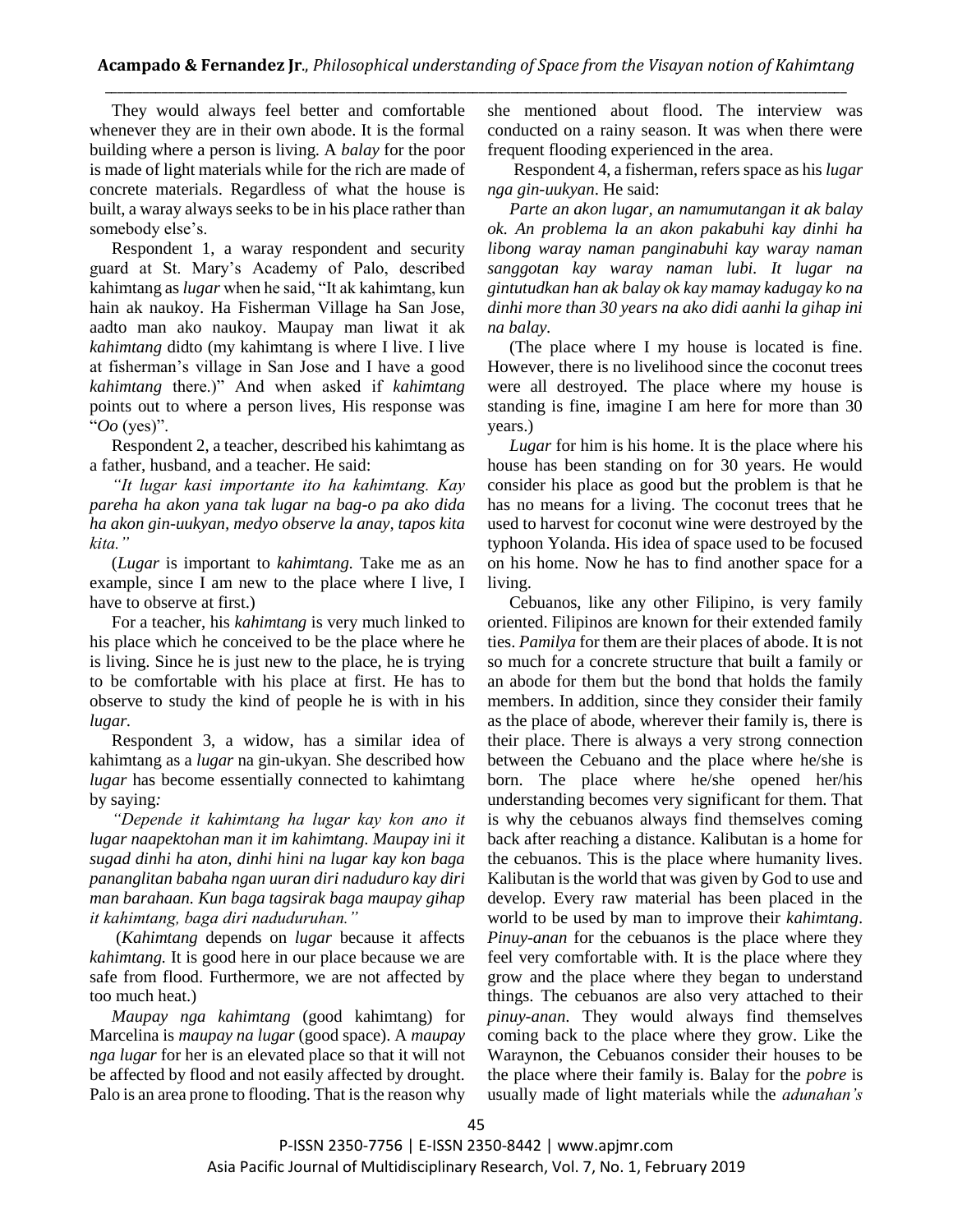houses are made of concrete materials. Yet they would always find themselves comfortable whenever they are in their respective houses regardless of what is is made of.

Respondent 7, a coconut wine producer, claims that kahimtang is our *pamuyo* (way of life) and so he considered space to be the place where he live. He said, when asked why he thinks that *lugar* has an effect to kahimtang, "*Ngano nga dili man lage nga ang gipuyan nimo kalikasan man*, *environment*." His claim delve wider to include imong *gipu-an* (place where you live) as *kahimtang*. He stresses that kahimtang is related to where one lives. He said "*Ngano man nga diha man ka namulat. Diha ka natawo*. *Koneksyon jud na. Mao nay gitawag nila home sweet home. Ganahan jud ka sa imong imong pinuy-anan* (Because it is where you were when you opened your eyes when you were born. You will surely love your home.") That is why he defined one's kahimtang as lugar: "*Ang lugar kanang komportable ka. Mao nang mouli jud ta sa atong balay*." Your own house is a place of comfort even how, where and what it is made of. For a Cebuano the saying applies "*bisan ug asa paka muabot, mouli jud gihapon ka (wherever you may be, you will always go back home*)." Aside from being comfortable, a place for him must be *malinawon* (peaceful). For this he would say:

*Usa ka mag balay, suma sa mga katiguwangan, naa pay ilang pamanhiin. Usa ka motagdok ug balay, mokuha ka ug yuta didto sa imong tagdukan. Higdaan nimo. Mao toy unlan nimo us aka gabii. Malinawon gani imong pagtulog, way disturb maayo na balayan. Unlanan nimo na ining ka gabii. Malinawon imong katog. Wa bay disturb. Lami ug anha ka mag bay kay malinawon injong pagpujo.*

(For you to find out if the place where you build your house is good, get a little soil from where you will build your house and sleep with it. If your sleep is peaceful then proceed with building your house.)

This old practice might be kind of ridiculous in this scientific age but it speaks about their desire to have a malinawon nga lugar (peaceful space).

Respondent 9, a Cebuano farmer and housewife also identified her kahimtang in relation to her *lugar nga gipuy-an* This is very evident when she recalled the very first time she realized that she has *kahimtang.* 

"*Aw kami hinoon niadtong didto pa me sa Libagon, kalisod lisod jud me. Magunsa man ng lubi nga kadaupat ra baja na kabuwan koprason. Niagi jud me ug gutom. Adtong panahona nakaingon ko nga arang lisura ning kahimtanga. Murag 6 anyos ko naka sud-* *ong nako nga arang lisura ang among kahimtang. Labi na sa nganhi-nganhi na pud sila's nanay edad nako ug 17 tingali. Bijaan ra mi didto, ako si nay sima. Agi man me ug gutom. Manghanjo mi ug pagkaon sa among ijaan pero wa mi tagae. Arang daghana isda, ting mangko man to, mao ray among pagkaon ug way luto. Abanti ra mi ug higup sa sabaw. Agi jud mi ug arang lisura namo.*"

(When we were still in Libagon, we were in a very difficult situation. What can a coconut farm do when it can be harvested only after four months? When I was about 6 years old, I already saw that we were in a very difficult situation. Much more when I reached 17, my parents were starting to travel here, and they left us without food. We would ask from our aunts but they would not give us anything. It is good that there were a lot of fish to cook. We just eat without rice.

She would refer to her kahimtang before as *lisod*  (difficult)*.* It was the time when her *lugar nga gipuy-an* (Home) was in *Libagon*. Libagon is a town in the province of Southern Leyte. The town is situated near the sea and its coverage reached the mountainous part. The people in the town mostly depend on farming and fishing. She consider Libagon to be a *lisod nga kahimtang* because she experienced a very difficult situation. She experienced having nothing to eat in a day but fish. Rice is the staple food for the Filipino. When she experienced eating without rice, it was like almost not eating at all. She said:

"*Wa gajod kay mag-unsa man ng lubi ra unja tulo ngadto sa upat ka bulan usa lugi-a. ja barato pa pud kaajo ag kopras. Mangaon ra gani mi sauna ug kot mura na sija ug ubi pero mutobo ra ni. Mao nay among ihumol sa dagat unja ibuwad napod. Unja bangoron. Ajo hon jud ug kuan kay aron di ka mahubog. Gikaloyan man pud sa Ginoo nga pag ngari-ngari na namo sugod na ug pananom. Gitambagan pa gani mi nga sa imong baol tanomi ug singapor o karlang bas a palibot para ug mahurot na ag kamote nay makuha. Niagi jud mi ug kalisod sa didto pame sa libagon.*

(We have nothing since the coconut fruits can be harvested only after four months. And the copra buying was so low. For that reason, we were forced to eat "kot" instead. It is like an ube but just grows as a wild plant. We would meticulously process it to remove the toxins in it. We were so blessed that when we were starting to come here, we started to plant balanghoy, karlang, and kamote. We really went through a difficult situation in Libagon)"

Her *gipuy-an* did not provide her with oppurtunities that could help alleviate her *kahimtang.* Yet that was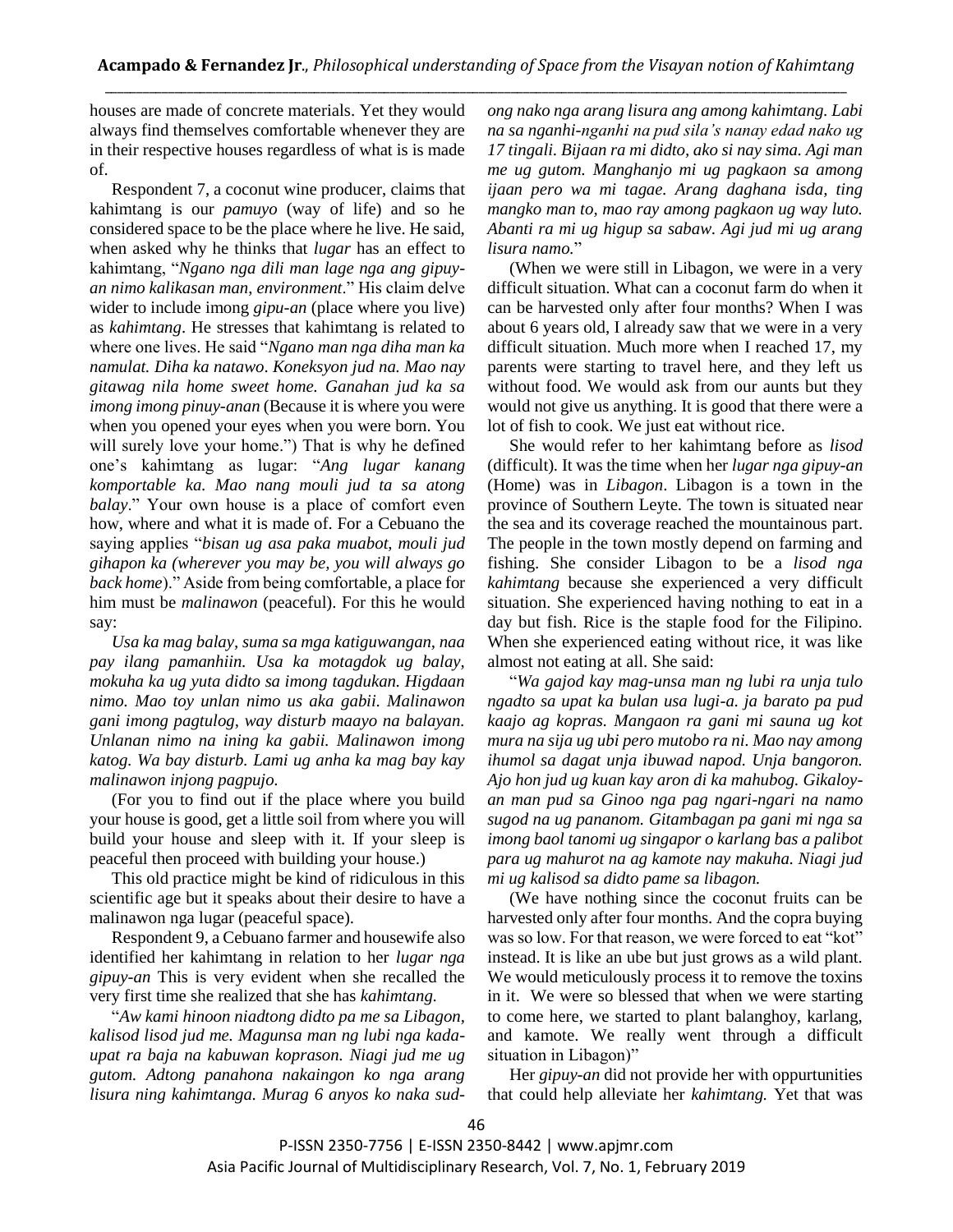the first time she realized that she is a person of *kahimtang* and she was in Libagon. That was why they were forced to change their *gipuy-an.*

Respondent 6, a Cebuano respondent and farmer, has a different perspective because of her experience. Both respondents 6 and 9 presently live at Mahayag, a part of the town of St. Bernard. When for Respondent 9, coming to Mahayag is a blessing, Respondent 6's experience is different. She said:

*Ang lugar nga ahong gipuy-an maoy naghatag naho ug kakabos ug kalisod tungod sa walay maayong paghatag ug maajong panginabuhi. Maong makaapekto sa ahong kinabuhi kay minus ug abot ug ani. Mao ng nakaapekto sa kinabuhi ang lugar*.

(The place where where I live is one of the reasons of my poverty because there is no livelihood. The land produces less harvest so it affects my life.)

For her, the place where she lives is one of the reasons why she is poor because it does not provide a better means of living. Her life is affected because of the little harvest she has. *Kahimtang* for her is specifically being poor or rich. And she describes her place as one of the factors why she has a poor *kahimtang*. She firmly believes that a good space affects life because it can give a better produce. She said, "*Pagtan-aw jud naho nga nakaapekto sa ahong kinabuhi nga dili maajo ang ang lugar nga gipuy-an kay kuwang man sa ug paghatag sa abot*." In this sense, *maayong lugar* for her is the one that produces plenty of harvest. On the other hand, *dili maayo nga lugar* is the one that does not produce plenty. She described it when she said, "*Oo apil pud kay kuwang ug kuan sa juta. Naay mananom dili na mo unod kay umaw na.mao na makaapekto pud sa lugar* (lacks mineral to produce good harvest) kay sahi man sa lugar nga tambok ang juta kay daghan man ug maharvest sa tempong ting ani (soil that is rich in mineral and can produce a bountiful harvest)."

Respondent 5, a farmer, speaks of the same kahimtang as lugar in a different tone. He starts with *kalibutan* as *lugar nga gipuy-an sa tawo.* He said "As I analyze it, God made the world perfectly and put man on it to develop it further. That is why God made man stewards to maintain and make it better. In addition, the situation of the world depends on the situation, work, and ambition of man because everything has been given. The materials were given by God: so it depends on man what his *kahimtang* will become, what he envisioned to be his *kahimtang*, and what he will be.

The Cebuano and the Waraynon have the same understanding of space. They understand space as a place they call home. Space is where they are born and where they rest comfortably. *Lugar nga gipuy-an* also describes the kind of *kahimtang* a person lives. The house of a person is used to judge his/her *kahimtang.* likewise, the progress of the place where one lives is a basis to judge his/her *kahimtang.*

**Table 2.** *Kahimtang* **as** *Lugar nga gipuy-an* **as expressed in the Cebuano terms** *Pamilya, namulat, kalibutan, pinuy-anan* **and** *balay.* 

| <b>Respondent</b> | <b>Transcript</b>                                                                                                  | Code      | Meaning                                                                               |
|-------------------|--------------------------------------------------------------------------------------------------------------------|-----------|---------------------------------------------------------------------------------------|
| Res. 9            | "Pasalamat k okay maajo man ug kahimtang sa ahong pamilya."                                                        | Pamilya   | A small group of people                                                               |
| Res. 8            | "Pilmero lisod jud. Tungod nga mao pay pagbuo sa pamilya.                                                          |           | related by blood. It is                                                               |
| <b>Res. 10</b>    | "Ug ngano man pud ag uban molarga man ug manila, tungod kay ang ijang                                              |           | usually composed of a                                                                 |
|                   | kahimtang dili kontento para sa ilang pamilya."                                                                    |           | father<br>mother,<br>and                                                              |
| Res. 5            | "Unja nagkinahanglan ka ug development sa imong kaugalingon labi na sa<br>imong pamilya."                          |           | children.                                                                             |
| Res. 7            | "Ngano man nga diha man ka namulat. Diha ka natawo. Koneksyon jud na.<br>Mao nay gitawag na home sweet home."      | Namulat   | The place where one<br>opened his/her eyes or<br>consciousness for the<br>first time. |
| Res. 7            | "Oo, mao nay subayon nimo. Naa na gajod na, us aka natawo ning kalibutana."                                        | Kalibutan | It is the world where                                                                 |
| Res. 9            | "So kay gihatagan naman ta sa kahimtang kinahanglan nga ato nalang ning<br>puy-an. Mintras naa pata sa kalibutan." |           | humanity lives.                                                                       |
| Res. 8            | "Oo mao nay panahon. Ug unsay imong tuyo dinhi sa kalibutan."                                                      |           |                                                                                       |
| <b>Res. 10</b>    | "O kay di man ta makaka-on. Kay wa man siguro puy nagpakatawo sa                                                   |           |                                                                                       |
|                   | kalibutan dili sija motrabaho?                                                                                     |           |                                                                                       |
| Res. 5            | "Suma sa ahong pag-analisar ug panghuna-huna, ang kalibutan gihimo sa                                              |           |                                                                                       |
|                   | ginoo nga maayo kaayo, itso gud.                                                                                   |           |                                                                                       |
|                   | Gibutang niya ang tawo aron makahimo ug dugang development sa kalibutan                                            |           |                                                                                       |
|                   | nga gimugna sa Dios."                                                                                              |           |                                                                                       |
| Pinuy-anan        | Diha ka natawo. Koneksyon jud na. Mao nay gitawag nila home sweet home.                                            | Pinuy-    | The place where the                                                                   |
|                   | Ganahan jud ka sa imong pinuy-anan."                                                                               | anan      | person is living.                                                                     |
| Balay             | "Usa ka mag balay, suma sa mga katiguwangan, naa pay ilang pamahiin. Us                                            | Balay     | A residential building or                                                             |
|                   | aka motagdok ug balay, mokuha ka ug yuta didto sa imong tagdukan."                                                 |           | a house.                                                                              |

P-ISSN 2350-7756 | E-ISSN 2350-8442 | www.apjmr.com Asia Pacific Journal of Multidisciplinary Research, Vol. 7, No. 1, February 2019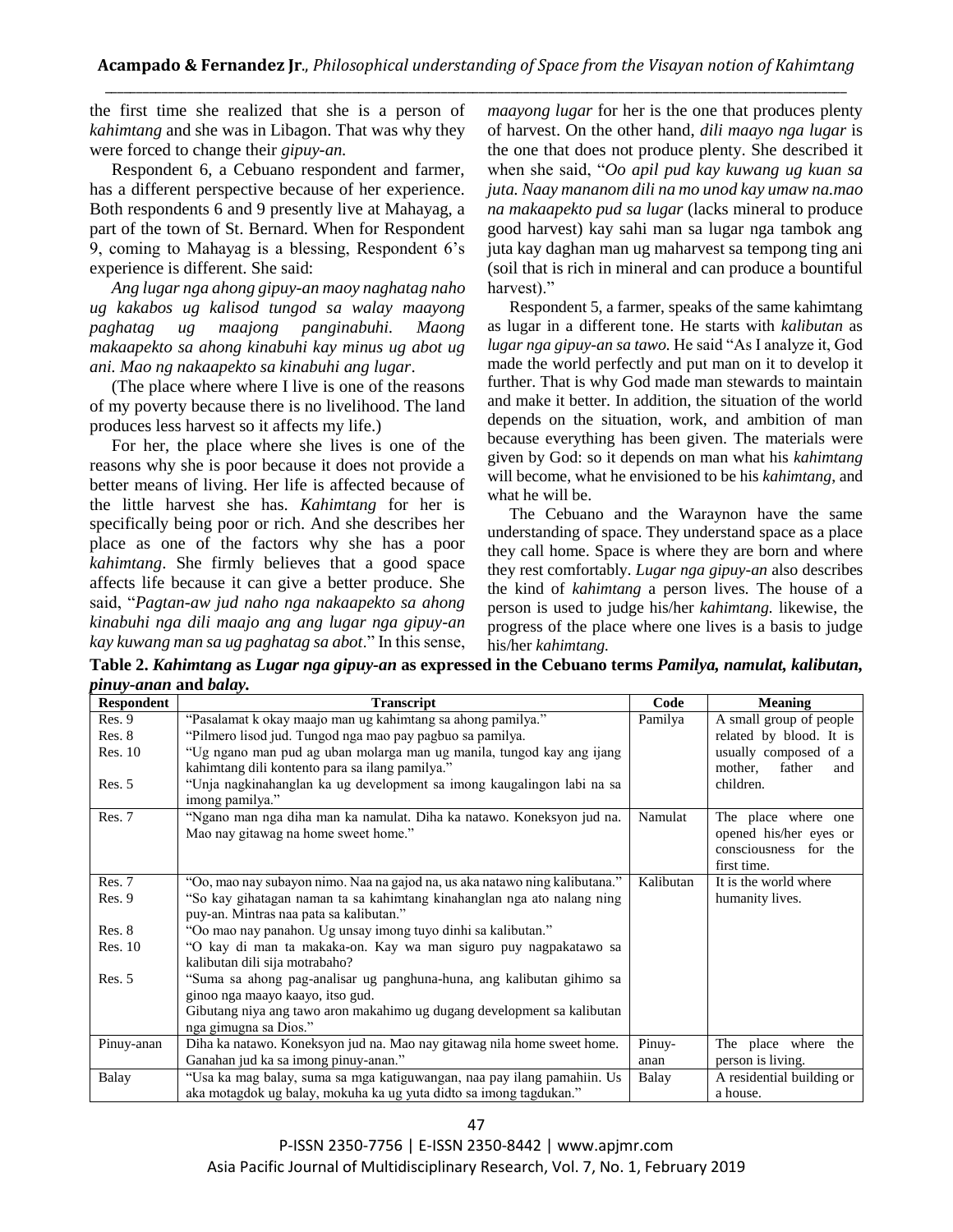# KAHIMTANG AS LUGAR NGA GITRABAHOAN

*Lugar nga trabahoan* is sometimes confused with the lugar nga *gipuy-an* for the Visayan. This is because the Visayan would usually live in a place near the place of work. However, as the years goes by and the communities were established, the land where the community is situated becomes insufficient for the needs of the growing community. For that reason the Visayan started to find other places where they can cultivate land or where job opportunities are available aside from their *pinuy-anan.* So the Visayan developed a different notion of *lugar* as *trabahoan.* This understanding of space is conceptualized by the terms Waray-waray terms *trabaho, pakabuhi, skwelahan, sangotan and harayo* and Cebuano terms *umahan, panginabuhi-an, juta, and sangotan*, elaborated in table 2.

For the Waraynons, their *kahimtang* in relation to space can be seen in their work. Their workplace signifies an independent *kahimtang* from their family. For them, their *kahimtang* in the workplace is different from their *kahimtang* at home. Opportunities provide a chance for the Waray people to find their means of living. They believe that wherever the opportunities knock, they have to grab it even though it means that they will be afar from their own home. Sometimes they have to be away from their families just to find a place where they can earn money. For those who are working in school, it is where their *kahimtang* resides. Since it is where his job opportunity opened, he accepted his *kahimtang* in school. For a coconut wine maker before, *Sanggotan* or coconut trees give them the essence of their *kahimtang*. Because of their sanggotan, they were able to provide the needs of their family. Sometimes, our work demands a longer distance from our own homes. For the *waraynons*, they describe their *kahimtang* in relation to space as *harayo* or afar because they still have to go to other town for their work. For them, it is somehow uneasy but they are left with no choice for it is the only available place where they can work.

Respondent 1, a security guard, was asked further, does it mean your *kahimtang* is you work place too? His response was "*An pagpakabuhi. Aadi man it ak trabaho ha SMAP* (my work and it is in SMAP.)" His kahimtang was his location. His particular space in the world. He further said "*It Fisherman Village aadto it ak balay, aadto it ak gin-uukyan. Katima, it SMAP aadi it ak trabaho.*" For him those were his *lugar.* He has a separate concept of space in relation to work and in relation to home. His *pakabuhi* is in St. Mary's Academy where he worked and he valued his work as his *kahimtang.* 

Respondent 2, a waray respondent and a teacher, described his *kahimtang* to be a father, husband, and a teacher. He said:

*Tapos nag babag-o gihap an akon kahimtang pag tikang ako ha balay tapos makadi ako ha eskwelahan. Kon malipayon ako ha balay pag-abot didi ha school naguguol ako pag nagpipinasaway na an mga estudyante. Pero mayda man liwat mga panahon na diri ak naguguol ha school.*

(My *kahimtang* changes as I come to school from home. If I am happy at home, I become stressed when I reach school because of the stubborn students. However, there are also occasions when I feel good in school.)

He described his *lugar* in two different places. His workplace and his home. He finds his workplace a stressful place than his home. Lugar, then, is basic to understand kahimtang. For a teacher, his kahimtang changes when his *lugar* changes.

Respondent 3, a widow, confused *trabahoan* and *gipuy-an* in these words:

*Depende it kahimtang ha lugar kay kon ano it lugar naapektohan man it im kahimtang. Maupay ini it sugad dinhi ha aton, dinhi hini na lugar kay kon baga pananglitan babaha ngan uuran diri naduduro kay diri man barahaan. Kun baga tagsirak baga maupay gihap it kahimtang, baga diri naduduruhan.* 

(*Kahimtang* depends on *lugar* because it affects *kahimtang.* It is good here in our place because we are safe from flood. Furthermore, we are not affected by to much heat.)

Since she is a widow and her children are all grownups, she just have to work to get what is enough for her daily needs. She does not have to go far to acquire a lot of money. Whatever she plants in her backyard is already enough for her.

Respondent 4, on the other hand, had mentioned that his life was so much affected by the typhoon Yolanda to the extent that it separated his *trabahoan* and *pinuyanan.* 

*Han akon pagkalkula an lugar nakaka-apekto gihapon maguti kay pereho han una an ak pakabuhi didi la han ak libong, yana naharayo ako pamiling para magpakabuhi, para maka income ako. Mamay napakadto ako pa ha dagat para maka-income. Diri pareho han una na didi la nakakakwarta na ako.* 

(Based on my calculations, *lugar* can affect *kahimtang.* base from my experience before my source of income was just on my surroundings. However, after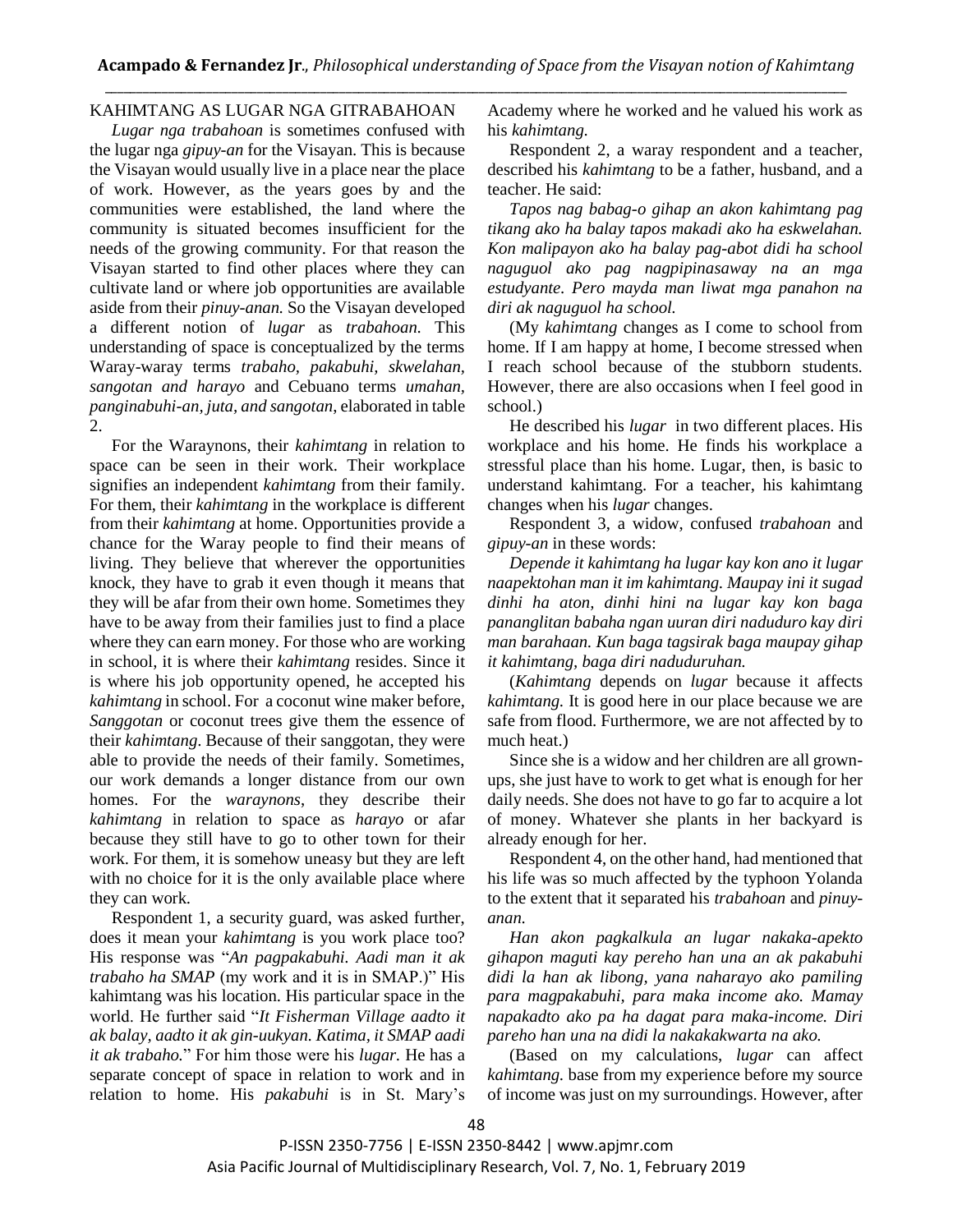the typhoon, I have to go to a distant place to have an income.)

When before he had a single idea between *pinuyanan* and *trabahoan,* right now it's different. The place where he is living cannot produce enough resources to sustain his daily needs and it is necessary for him to search a source of income from a distance.

The Cebuanos have the same idea of space with the Waraynon. Since most of the interviewees are farmers they refer *lugar* lugar to be *umahan.* They saw a strong tie between *kahimtang* and *umanhan* since the place were one work tells what kind of *kahimtang* the person lives. As farmers working in their respective *umahan*  they consider themselves poor or just above being poor. *Panginabuhian* is used by the Cebuano to refer to the kind of work they do for a living. Usually they work in the *umahan* or *sangotan.* The kind of work they have tells about their understanding of space. They refer their space to be the place where they are working. Further, their work becomes their *kahimtang* too. Example: a person working in the *umahan* is a *maguuma* which is his/her *kahimtang.* Juta refers to the soil that these farmers use to plant vegtables or rootcrops. These whole area of land is their *umahan.* The land they toil is their concept of space and it greatly affect one's *kahimtang.* One of the livelihoods that the visayan has is *panangot.* They get juice from the coconut trees to be made wine or vinegar. *Sangotan* is an idea of space for the *mananangot* because it is where they work to earn money and sustain their daily needs.

Respondent 7 holds the same idea of *lugar sa gitrabaho-an.* Work is almost an interchangeable idea with space for him because when asked if every kahimtang is willed by God, he replied:

*Mao nay ahong prensepyo jud. Ija jud ng hatag naho. Mao man nay imong gihatag naho ginoo nga trabaho ubani jud ko. Panangot man lage maoy ahong trabaho sauna 17 ka puno. Ampo ko pilmero nga saka lage, lord, mao man ni imong gihatag naho nga trabaho, ubani jud ko aron di ko madisgrasya kay uwan, hangin, ngit-ngit, gabie. Basta makasangpit nako sa ginoo wa nay paigong dan na, wa nay spotspot. Di na ko mahadlok paakon ug has. Wa na jud koy kahadlok bisan ug gamay.*

(This is my principle in life. He was the one who gave me this. Since this is the kind of work you gave me, please be with me. Coconut-wine maker (*Pananggot*) is my work. I climb 17 coconut trees every day to get wine. I always pray before I climb, my Lord, since this is the kind of work you gave me, please protect me from danger of rain, wind, darkness, and

night. After I invoke his help, the darkness of the way does not bother me anymore. I don't even fear of snake. I don't fear anything at all).

The place where the 17 trees of coconut were located were his space and kahimtang. Those trees were his sources of income and a means for living. It almost defined his kahimtang. This was very different from his idea of *pinuy-anan* that is peaceful and comfortable. *Trabahoan* for him was full of danger. Thanks to the help of God that he is always safe.

Respondent 9 recalled how her *kahimtang* was affected by the kind of *panginabuhi* they have.Their main source of income was their coconut farm, which she described as insufficient to sustain their daily needs. She said, "What could it do, when those coconuts could only be harvested after four months." Coconut fruits were harvested usually every four months to be made into "copra". Copra sales had always been the problem of the coconut farmers in the Philippines, even until today. Copra is bought in a low price. But since, the copra producers have no other source of income, they are forced to sell the copra in a low price. That is also the reason why they migrated to Mahayag where they are presently living. Good thing is that when she migrated to Mahayag she found resources that made her *kahimtang* better.

*Sa dinhi nako kay nakita man naho nga pwede diay maningkamot para mabag-o ang atong kahimtang. Abante ug pananom mga duma. Wa may basak me. Diha man pu'y mohatag ug humay. Labi na ug makakuha to's imong tatay ug baboy ihas, tagaan me ug humay tags aka taro. Mao to among lubok-lubokon. Malipay naman lamang pud mi niadto. Pero ug duma anrang daghana namong duma lage.hinanom to si tatay oi.*

(When I settled here, I realized that I can work hard to change my situation. I planted a lot of root-crops. Though we don't have rice-field, we have a lot of rootcrops. Thanks to those who has given rice to us especially when my father was able to catch a wild pig.)

Mahayag has become a land of promise for her. It has become her *pinuy-anan* and her *trabahoan* because of the oppurtunities that she found in the place. She migrated to be near his *trabahoan*. That is why both idea of *lugar* is almost similar for her.

Respondent 6 has a different perspective from respondent 9 because of her experience. They both live in Mahayag, a part of the town of St. Bernarnd. For respondent 9, coming to Mahayag is a blessing, respondent 6 experience, on the other hand, is different. She said: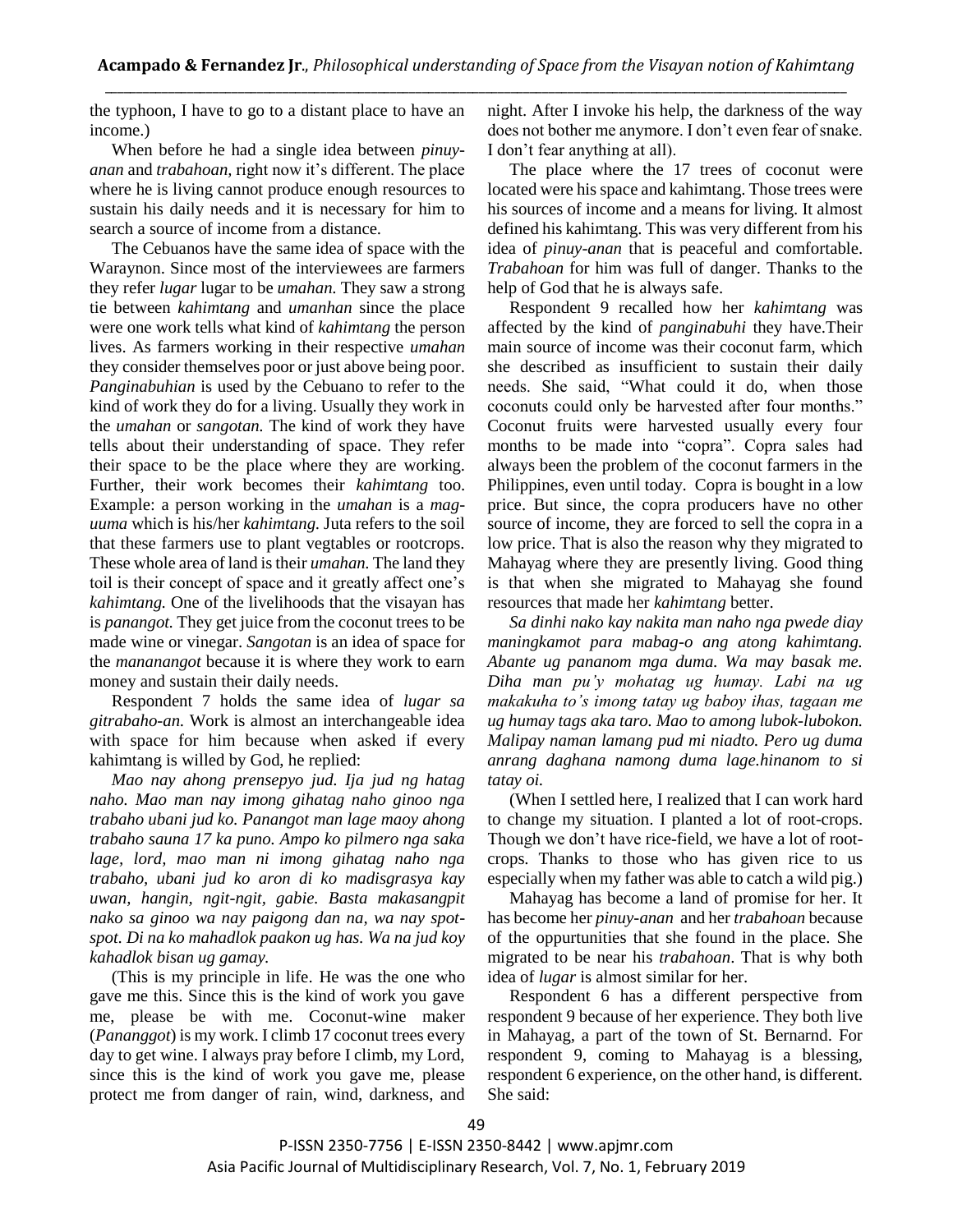*Ang lugar nga ahong gipuy-an maoy naghatag naho ug kakabos ug kalisod tungod sa walay maayong paghatag ug maajong panginabuhi. Maong makaapekto sa ahong kinabuhi kay minus ug abot ug ani. Mao ng nakaapekto sa kinabuhi ang lugar.* 

(The place where I stay is one of the reason why I am poor because it produces a few harvest.)

For her, the place where she lives is one of the reasons why she is poor. According to her, it does not provide a better means of living. Her life was affected because of the little harvest she has. *Kahimtang* for Respondent 6 is specifically being poor or rich. And she described her place as one of the factors why she has a poor *kahimtang*. She firmly believes that a good space affects life because it can give a better produce. She said, "*Pagtan-aw jud naho nga nakaapekto sa ahong kinabuhi nga dili maajo ang lugar nga gipuy-an kay kuwang man sa ug paghatag sa abot*." In this sense, *maayong lugar* for her is the one that produces plenty of harvest. On the other hand, *dili maayo nga lugar* is the one that does not produce plenty. She described it when she said, "*Oo apil pud kay kuwang ug kuan sa juta. Naay mananom dili na mo unod kay umaw na.mao na makaapekto pud sa lugar* (lacks mineral to produce good harvest) *kay sahi man sa lugar nga tambok ang juta kay daghan man ug maharvest sa tempong ting ani* (soil that is rich in mineral and can produce a bountiful harvest)."

Respondent 5 speaks of the same *kahimtang* as *lugar* in a different tone. He starts with *kalibutan* as *lugar nga gipuy-an sa tawo.* He said "As I analyze it, God made the world perfectly and puts man on it to develop it further. That is why God made man stewards to maintain it and make it better. In addition, the situation of the world depends on the situation, work, and ambition of man because everything has been given. The materials have been given by God: so it depends on man what his *kahimtang* will become, what he envisions to be his *kahimtang*, and what he will be." Work and ambition are significant in maintaining and making the world a better place. Upon saying this, he is saying that the world is also the *lugar sa panginabuhi-an*, though in a more complicated sense. The *panginabuhi sa tawo*, in his perspective, is geared towards nurture and nature. He said "*Gihatag bitaw na sa ginoo aron pagdevelop ug kita pud maugmad. Ang tawo maugmad pud diha sa sitwasyon sa kina-iya. Kay kinahanglan ta masayod nga ang ato pud nga kalibutan nagkinahanglan ni, naa may systema sa kalibutan, Kay ang kalibutan nay natural nga kina-iya* (The world was given to develop and for us to be nurtured. Man will be nurtured in nature. Because we have to know that the world is operating naturally.)" *Panginabuhi sa tawo* was seen by respondent 5 as something that develops and nurtures the gift of being man. It is more than to sustain his life. It is more than to accumulate wealth. It is more than to find comfort. Work is something that makes a person more human. People exercise their humanity when they work. Work also ends up to the development of the world. Of course, part of the development of the human person is to have a comfortable life. He would say to this as dependent on the effort and work of man. He would say "*Nag agad ra sa ahong paglihok ang ahong pagkaon. Ngano maglisod man ta sa pagkaon nga naa man trabaho-an. Galing kay ug dili lage ta motrabaho unsaon man pagkakaon? Di man ta kakaplag ug dili ta mangita.* (My food and sustenance is dependent on how I work. Why would food become a problem to me when there is a place to work? However, if I will not work, I cannot eat. I cannot find unless I seek.)"

#### **CONCLUSION AND RECOMMENDATION**

Based on the discussion above, the researcher finds out that *kahimtang* is a concept of space because *kahimtang* involves a geographical space which the Visayan people called *lugar*. From the perspective of *kahimtang,* space is seen by the Visayan as geographical space. Furthermore, their idea of space (*lugar)* are *lugar nga gitrabaho-an and lugar ng gipuyan. Lugar nga gipuy-an* is the place where they live while *lugar sa panginabuhian* is the place where they make a living (source of income).

The phenomenological and existential experience of the Visayan on their respective *kahimtang* led them to understand it as *lugar nga pinuy-anan* and *lugar nga trabahoan. Kahimtang* connotes a deep understanding that a person is situated in a particular space. Space as it appears and as experienced by the Visayan is their *lugar nga pinuy-anan* and *lugar nga trabahoan*

All kinds of *lugar* are characterized into *maayo nga lugar* and *di-maayo nga lugar. Maayo nga lugar*, in relation to Lugar nga gipuy-an, are those which makes man comfortable. It is described as *diri barahaan* (safe from flood), *kilala mo it siringan* (neighbor), *malinawon* (peaceful), developed world, *daghan ug oportunidad* (lots of opportunity), *diri naliliwat* (stable home), and mayda panginabuhi-an (source of income). *Di maayo nga gipuy-an are those that makes man uncomfortable.* On the other hand, *maayo nga lugar panginabuhian* are considered as *dili umaw* (good soil), *Daghan ug ani* (good harvest), *mag-ugmad sa tawo*